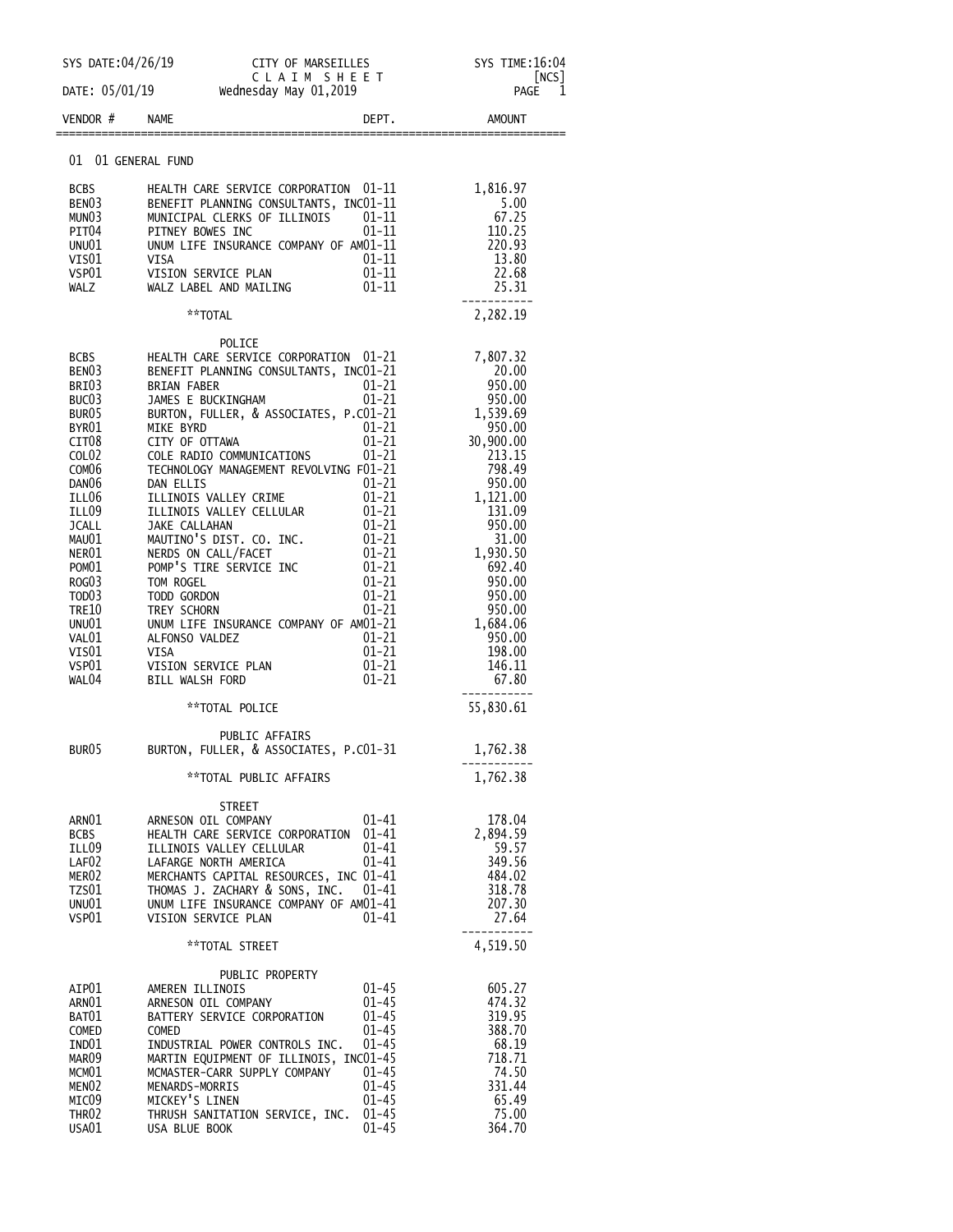| SYS DATE:04/26/19<br>DATE: 05/01/19                               |                                                                                                                                      | CITY OF MARSEILLES<br>CLAIM SHEET<br>Wednesday May 01,2019 |                                                 |
|-------------------------------------------------------------------|--------------------------------------------------------------------------------------------------------------------------------------|------------------------------------------------------------|-------------------------------------------------|
| VENDOR # NAME                                                     |                                                                                                                                      | DEPT.                                                      | <b>AMOUNT</b>                                   |
| 01 01 GENERAL FUND                                                |                                                                                                                                      |                                                            |                                                 |
|                                                                   | PUBLIC PROPERTY                                                                                                                      |                                                            |                                                 |
|                                                                   | ** TOTAL PUBLIC PROPERTY                                                                                                             |                                                            | 3,486.27                                        |
|                                                                   | 01 01 GENERAL FUND                                                                                                                   | GRAND TOTAL 67,880.95                                      |                                                 |
| IPRF                                                              | ILLINOIS PUBLIC RISK FUND                                                                                                            | $04 - 00$                                                  | 4,522.00                                        |
|                                                                   | **TOTAL                                                                                                                              |                                                            | 4,522.00                                        |
|                                                                   | 04 04 LIABILITY INSURANCE FUND GRAND TOTAL 4,522.00                                                                                  |                                                            |                                                 |
| BAX01<br>BUR05                                                    | BAXTER & WOODMAN, INC.<br>BURTON, FULLER, & ASSOCIATES, P.CO8-00                                                                     | $08 - 00$                                                  | 2,906.22<br>1,873.82                            |
|                                                                   | **TOTAL                                                                                                                              |                                                            | 4,780.04                                        |
|                                                                   | 08 08 COMMUNITY IMPROVEMENTS GRAND TOTAL 4,780.04                                                                                    |                                                            |                                                 |
| BRA05                                                             | DUNCAN & BRANDT, P.C.                                                                                                                | $12 - 00$                                                  | 350.00                                          |
|                                                                   | **TOTAL                                                                                                                              |                                                            | 350.00                                          |
|                                                                   | 12 12 ADJUDICATION FUND                                                                                                              | GRAND TOTAL                                                | 350.00                                          |
| POR <sub>01</sub>                                                 | JASON PORUS                                                                                                                          | $13 - 00$                                                  | 181.52                                          |
|                                                                   | **TOTAL                                                                                                                              |                                                            | 181.52                                          |
|                                                                   | 13 13 RETIREMENT IMRF                                                                                                                | GRAND TOTAL                                                | 181.52                                          |
| ALL <sub>03</sub><br>BUR05<br>ILL09<br>THR02<br>USA <sub>02</sub> | ALL TYPES FENCE<br>BURTON, FULLER, & ASSOCIATES, P.C17-00<br>ILLINOIS VALLEY CELLULAR<br>THRUSH SANITATION SERVICE, INC.<br>US FOODS | $17 - 00$<br>$17 - 00$<br>$17 - 00$<br>$17 - 00$           | 4,580.00<br>148.50<br>16.09<br>150.00<br>355.45 |
|                                                                   | **TOTAL                                                                                                                              |                                                            | 5,250.04                                        |
|                                                                   | 17 17 RECREATION FUND                                                                                                                | GRAND TOTAL                                                | 5,250.04                                        |
| BUR <sub>05</sub>                                                 | BURTON, FULLER, & ASSOCIATES, P.C22-00                                                                                               |                                                            | 231.00                                          |
|                                                                   | **TOTAL                                                                                                                              |                                                            | 231.00                                          |
|                                                                   | 22 22 TIF I                                                                                                                          | GRAND TOTAL                                                | 231.00                                          |
| KUB01<br>MCM01<br>SMI02                                           | KUBOTA LEASING<br>MCMASTER-CARR SUPPLY COMPANY<br>SMITH ECOLOGICAL SYSTEMS COMPANY 23-00                                             | $23 - 00$<br>$23 - 00$                                     | 187.25<br>288.08<br>1,094.92                    |
|                                                                   | **TOTAL                                                                                                                              |                                                            | 1,570.25                                        |
|                                                                   | 23 23 TIF II                                                                                                                         | <b>GRAND TOTAL</b>                                         | 1,570.25                                        |